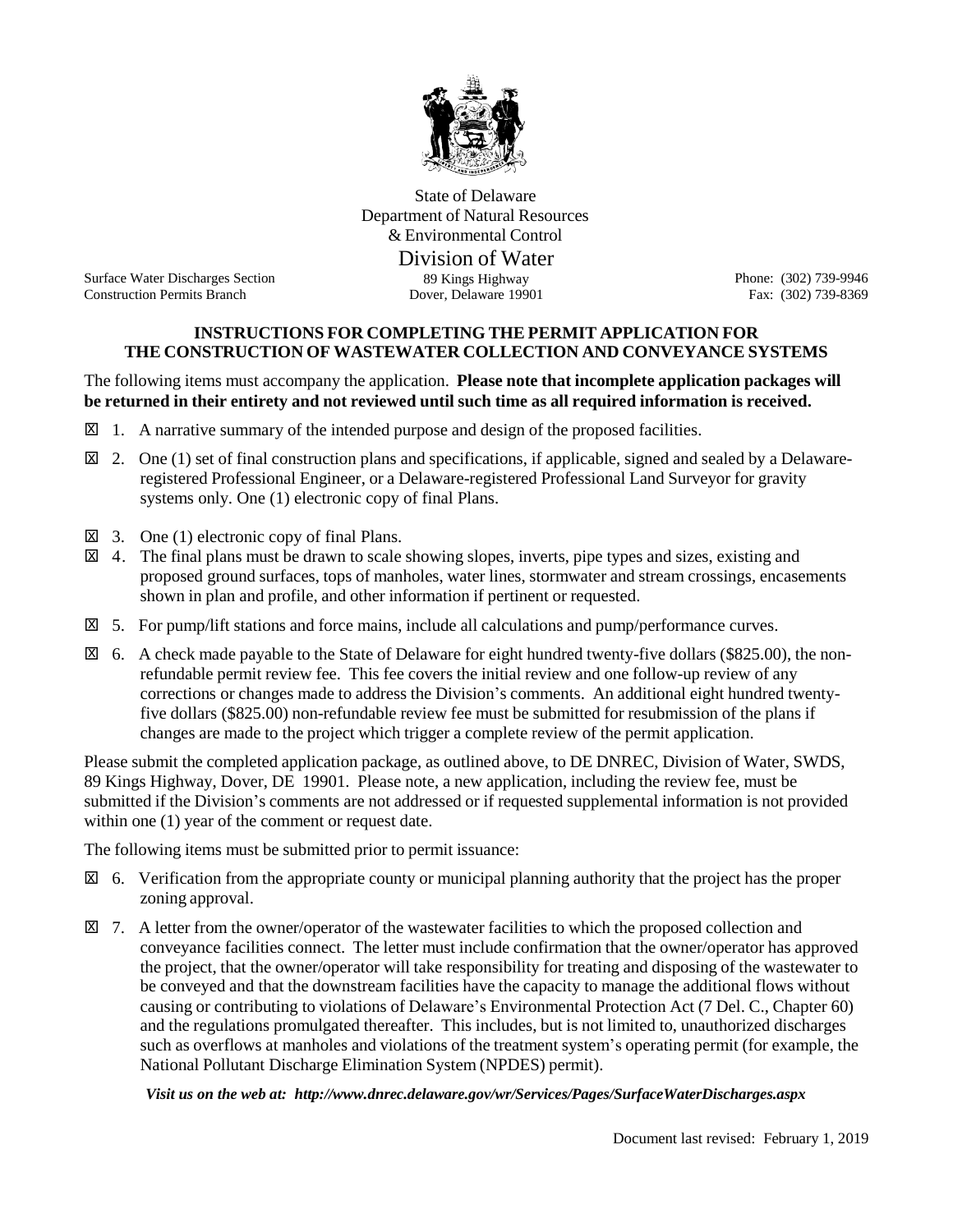## **APPLICATION FOR THE CONSTRUCTION OF WASTEWATER COLLECTION AND CONVEYANCE SYSTEMS**

Application must be complete, typewritten or clearly printed

Date Application Submitted

| PROJECT INFORMATION                                                                                                                                                                                                                                                                                               |                                                                                               |                                                                          |                     |                        |  |  |  |  |
|-------------------------------------------------------------------------------------------------------------------------------------------------------------------------------------------------------------------------------------------------------------------------------------------------------------------|-----------------------------------------------------------------------------------------------|--------------------------------------------------------------------------|---------------------|------------------------|--|--|--|--|
| Project Name and Location/ Address<br>Inland Bays Regional Wastewater Facility (IBRWF): Effluent Disposal Expansion                                                                                                                                                                                               |                                                                                               |                                                                          |                     |                        |  |  |  |  |
| Address: 29445 Inland Bay Rd, Millsboro, DE 19966                                                                                                                                                                                                                                                                 |                                                                                               |                                                                          |                     |                        |  |  |  |  |
| Tax Parcel Number(s)<br>234-22.00-11.00                                                                                                                                                                                                                                                                           |                                                                                               |                                                                          |                     |                        |  |  |  |  |
| County                                                                                                                                                                                                                                                                                                            |                                                                                               | Watershed (www.dnrec.delaware.gov/swc/wa/Pages/WatershedAssessment.aspx) |                     |                        |  |  |  |  |
| $\Box$ Kent $\Box$ New Castle $\Box$ Sussex                                                                                                                                                                                                                                                                       | $\Box$ Chesapeake Bay $\Box$ DE Bay/Estuary $\boxtimes$ Inland Bays/Atl Ocean $\Box$ Piedmont |                                                                          |                     |                        |  |  |  |  |
| Sewer District or Interceptor                                                                                                                                                                                                                                                                                     | Wastewater Treatment/Disposal Facility Name                                                   |                                                                          |                     |                        |  |  |  |  |
| Inland Bays Planning Area                                                                                                                                                                                                                                                                                         |                                                                                               | <b>Inland Bays Regional Wastewater Facility</b>                          |                     |                        |  |  |  |  |
| <b>Anticipated Construction Start Date</b><br>Treatment/Disposal Facility Owner and Operating Permit Number                                                                                                                                                                                                       |                                                                                               |                                                                          |                     |                        |  |  |  |  |
| <b>June 2020</b>                                                                                                                                                                                                                                                                                                  | State No. LTS 5004-90-12 DEN No. 359141-05                                                    |                                                                          |                     |                        |  |  |  |  |
| Please note, construction permits expire three (3) years from the date of permit issuance.                                                                                                                                                                                                                        |                                                                                               |                                                                          |                     |                        |  |  |  |  |
| Are you requesting plan review and comment or WPCC Construction Permit issuance? (circle one)                                                                                                                                                                                                                     |                                                                                               |                                                                          |                     |                        |  |  |  |  |
| Design Flow (gallons/day)                                                                                                                                                                                                                                                                                         |                                                                                               | Peak Factor                                                              |                     | <b>Basis of Design</b> |  |  |  |  |
| Peak<br>Average                                                                                                                                                                                                                                                                                                   |                                                                                               |                                                                          |                     |                        |  |  |  |  |
| 2 MGD                                                                                                                                                                                                                                                                                                             | N/A                                                                                           | N/A                                                                      |                     |                        |  |  |  |  |
| Description                                                                                                                                                                                                                                                                                                       |                                                                                               |                                                                          |                     |                        |  |  |  |  |
| This project is part of the overall effluent disposal expansion of Inland Bays Regional Wastewater Facility. The<br>proposed loop will convey treated effluent to County Owned fixed head sprinkler systems for disposal as well<br>as provide connections to agricultural operations for use as reclaimed water. |                                                                                               |                                                                          |                     |                        |  |  |  |  |
| <b>OWNER/DEVELOPER</b>                                                                                                                                                                                                                                                                                            |                                                                                               |                                                                          |                     |                        |  |  |  |  |
| Company Name<br><b>Sussex County</b>                                                                                                                                                                                                                                                                              |                                                                                               |                                                                          |                     |                        |  |  |  |  |
| <b>Mailing Address</b><br>No. 2 the Circle                                                                                                                                                                                                                                                                        |                                                                                               |                                                                          |                     |                        |  |  |  |  |
| City<br>Georgetown                                                                                                                                                                                                                                                                                                | <b>State</b><br>DE                                                                            | Zip<br>19947                                                             |                     |                        |  |  |  |  |
| <b>Contact Name</b><br>Hans Medlarz                                                                                                                                                                                                                                                                               |                                                                                               |                                                                          |                     |                        |  |  |  |  |
| E-Mail Address<br>Hans.medlarz@sussexcountyde.gov                                                                                                                                                                                                                                                                 |                                                                                               |                                                                          |                     |                        |  |  |  |  |
| Telephone<br>302-855-7718                                                                                                                                                                                                                                                                                         | Cell                                                                                          |                                                                          | Fax<br>302-855-7799 |                        |  |  |  |  |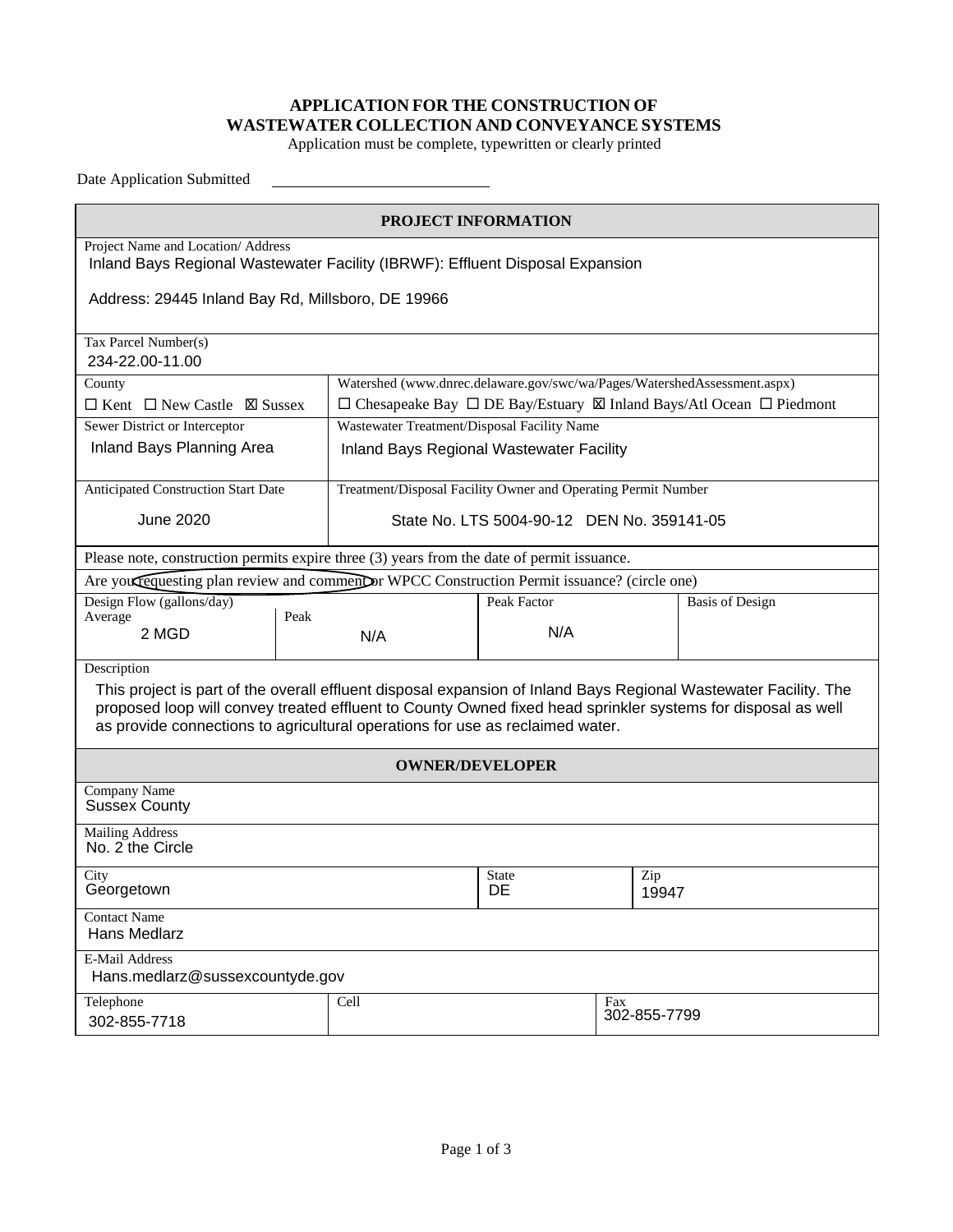|                                                                                                                                                                           |                         |                                                                      |  | <b>ENGINEER</b>     |                      |  |                        |  |
|---------------------------------------------------------------------------------------------------------------------------------------------------------------------------|-------------------------|----------------------------------------------------------------------|--|---------------------|----------------------|--|------------------------|--|
| <b>Company Name</b>                                                                                                                                                       |                         |                                                                      |  |                     |                      |  |                        |  |
| Whitman, Requardt & Associates, LLP                                                                                                                                       |                         |                                                                      |  |                     |                      |  |                        |  |
| <b>Mailing Address</b>                                                                                                                                                    |                         |                                                                      |  |                     |                      |  |                        |  |
| 801 South Caroline St.                                                                                                                                                    |                         |                                                                      |  |                     |                      |  |                        |  |
| City<br><b>State</b>                                                                                                                                                      |                         |                                                                      |  |                     | Zip                  |  |                        |  |
| <b>Baltimore</b><br><b>MD</b>                                                                                                                                             |                         |                                                                      |  |                     | 21231                |  |                        |  |
|                                                                                                                                                                           | <b>Contact Name</b>     |                                                                      |  |                     |                      |  |                        |  |
| Francis Bonkowski, PE                                                                                                                                                     |                         |                                                                      |  |                     |                      |  |                        |  |
| <b>E-Mail Address</b><br>fbonkowski@wrallp.com                                                                                                                            |                         |                                                                      |  |                     |                      |  |                        |  |
| Telephone<br>Cell                                                                                                                                                         |                         |                                                                      |  |                     | Fax                  |  |                        |  |
| 443-224-1740                                                                                                                                                              |                         |                                                                      |  |                     |                      |  |                        |  |
| <b>GRAVITY SEWER INFORMATION</b>                                                                                                                                          |                         |                                                                      |  |                     |                      |  |                        |  |
| Ownership                                                                                                                                                                 | Type of Sewer System    |                                                                      |  |                     | If Other, list below |  |                        |  |
| $\Box$ Public $\Box$ Private                                                                                                                                              |                         | $\Box$ Residential $\Box$ Commercial $\Box$ Industrial $\Box$ Other? |  |                     |                      |  |                        |  |
| Type of Pipe                                                                                                                                                              | Length (ft)             | Diameter (in)                                                        |  | Joint Specification | Min. Slope (ft/ft)   |  | Min. Velocity (ft/sec) |  |
|                                                                                                                                                                           |                         |                                                                      |  |                     |                      |  |                        |  |
|                                                                                                                                                                           |                         |                                                                      |  |                     |                      |  |                        |  |
| Minimum Pipe Cover (ft)                                                                                                                                                   | Drop manholes provided? | Maximum Distance Between Manholes (ft)                               |  |                     |                      |  |                        |  |
| $\Box$ Yes $\Box$ No                                                                                                                                                      |                         |                                                                      |  |                     |                      |  |                        |  |
| Minimum ten foot (10') horizontal & eighteen inch (18")<br>If not, explain provisions to prevent cross-contamination:<br>vertical separation from water lines maintained? |                         |                                                                      |  |                     |                      |  |                        |  |
| $\Box$ Yes $\Box$ No                                                                                                                                                      |                         |                                                                      |  |                     |                      |  |                        |  |
| Explain any special challenges (for example, stream, highway and/or railroad crossings, directional drilling, elevated sewers, etc.)                                      |                         |                                                                      |  |                     |                      |  |                        |  |
|                                                                                                                                                                           |                         |                                                                      |  |                     |                      |  |                        |  |
|                                                                                                                                                                           |                         |                                                                      |  |                     |                      |  |                        |  |
|                                                                                                                                                                           |                         |                                                                      |  |                     |                      |  |                        |  |
|                                                                                                                                                                           |                         |                                                                      |  |                     |                      |  |                        |  |
|                                                                                                                                                                           |                         |                                                                      |  |                     |                      |  |                        |  |
| Comments                                                                                                                                                                  |                         |                                                                      |  |                     |                      |  |                        |  |
| No gravity sewers are included in this project.                                                                                                                           |                         |                                                                      |  |                     |                      |  |                        |  |
|                                                                                                                                                                           |                         |                                                                      |  |                     |                      |  |                        |  |
|                                                                                                                                                                           |                         |                                                                      |  |                     |                      |  |                        |  |
|                                                                                                                                                                           |                         |                                                                      |  |                     |                      |  |                        |  |
|                                                                                                                                                                           |                         |                                                                      |  |                     |                      |  |                        |  |